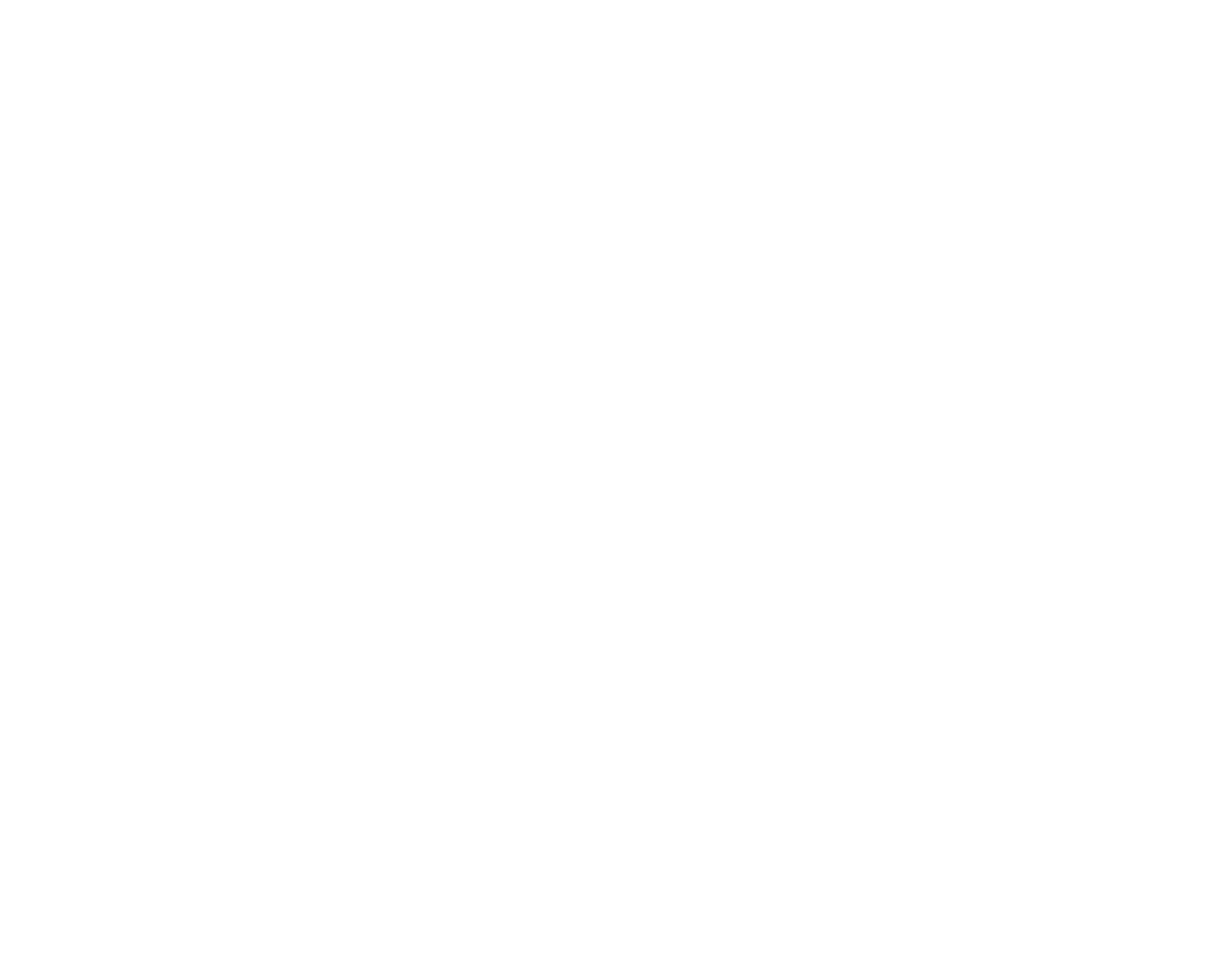*"There is an invisible world connected at the handle to every tool—use the tool as it is intended, and it fits you to the mold of all who do the same; disconnect the tool from that world, and you can set out to chart others."*

#### –*Hunter/Gatherer*

The ideal capitalist product would derive its value from the ceaseless unpaid labor of the entire human race. We would be dispensable, it would be indispensable. It would integrate all human activity into a single unified unpaid labor of the entire human race. We would be dispensable; it would be indispensable. It would integrate all human activity into a single unified terrain, accessible only via additional corporate products, in which sweatshop and marketplace merged. It would accomplish all this under the banner of autonomy and decentralization, perhaps even of "direct democracy."

Surely, were such a product invented, some well-meaning anticapitalists would proclaim that the kingdom of heaven was nigh—it only remained to subtract capitalism from the equation. The anthem of the lotus-eaters.

It would not be the first time dissidents have extrapolated their utopia from the infrastructure of the ruling order. Remember the enthusiasm Karl Marx and Ayn Rand shared for railroads! By contrast, we believe that the technology produced by capitalist competition tends to incarnate and impose its logic; if we wish to escape this order, we should never take its tools for granted. *When we use tools, they use us back.*

Here follows our attempt to identify the ideology built into digital technology and to frame some hypotheses about how to engage with it.

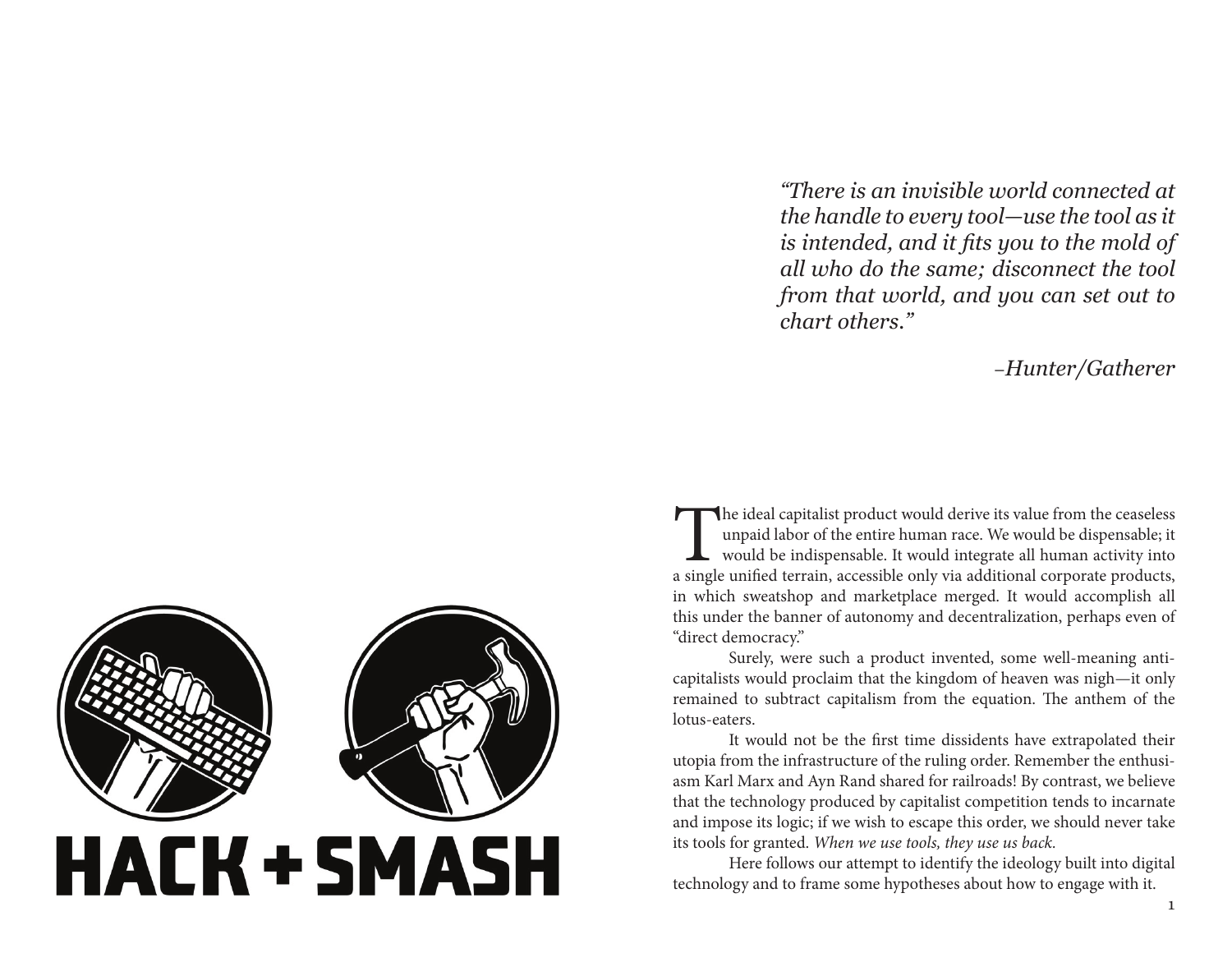### The Net Closes

I<sub>mer</sub> n our age, domination is not just imposed by commands issued from rulers to ruled, but by algorithms that systematically produce and constantly recalibrate power differentials. The algorithm is the fundamental mechanism perpetuating today's hierarchies; it determines the possibilities in advance, while offering an illusion of freedom as choice. The digital reduces the infinite possibilities of life to a lattice of interconnecting algorithms—to choices between zeros and ones. The world is whittled down to representation, and representation expands to fill the world; the irreducible disappears. *That which does not compute* does not exist. The digital can present a breathtaking array of choices—of possible combinations of ones and zeros—but the terms of each choice are set in advance.

A computer is a machine that performs algorithms. The term originally designated a human being who followed orders as rigidly as a machine. Alan Turing, the patriarch of computer science, named the digital computer as a metaphorical extension of the most impersonal form of human labor: "The idea behind digital computers may be explained by saying that these machines are intended to carry out any operations which could be done by a human computer." In the fifty years since, we have seen this metaphor inverted and inverted again, as human and machine become increasingly indivisible. "The human computer is supposed to be following fixed rules," Turing continued; "he has no authority to deviate from them in any detail."

Just as timesaving technologies have only made us busier, giving the busywork of number crunching to computers has not freed us from busywork—it has made computing integral to every facet of our lives. In post-Soviet Russia, numbers crunch you.

Since the beginning, the object of digital development has been the convergence of human potential and algorithmic control. There are places where this project is already complete. The iPhone "Retina display" is so dense that an unaided human eye cannot tell it is comprised of pixels. There are still gaps between the screens, but they grow smaller by the day.

The Net that closes the space between us closes the spaces within us. It encloses commons that previously resisted commodification, commons such as *social networks* that we can only recognize as such now that they are being mapped for enclosure. As it grows to encompass our whole lives, we have to become small enough to fit into its equations. Total immersion.

have to consult. Aspects of our lives that could never have been privatized before are now practically inaccessible without the latest products from Apple. Cloud computing and pervasive government surveillance only emphasize our dependence and vulnerability.

Rather than the forefront of the inevitable progress of freedom, the internet is the latest battleground in a centuries-running contest with those who would privatize and dominate not just the land, but every facet of our selfhood as well. The burden of proof that it still offers a frontier for freedom rests on those who hope to defend it. In the course of this struggle, it may become clear that digital freedom, like all meaningful forms of freedom, is not compatible with capitalism and the state.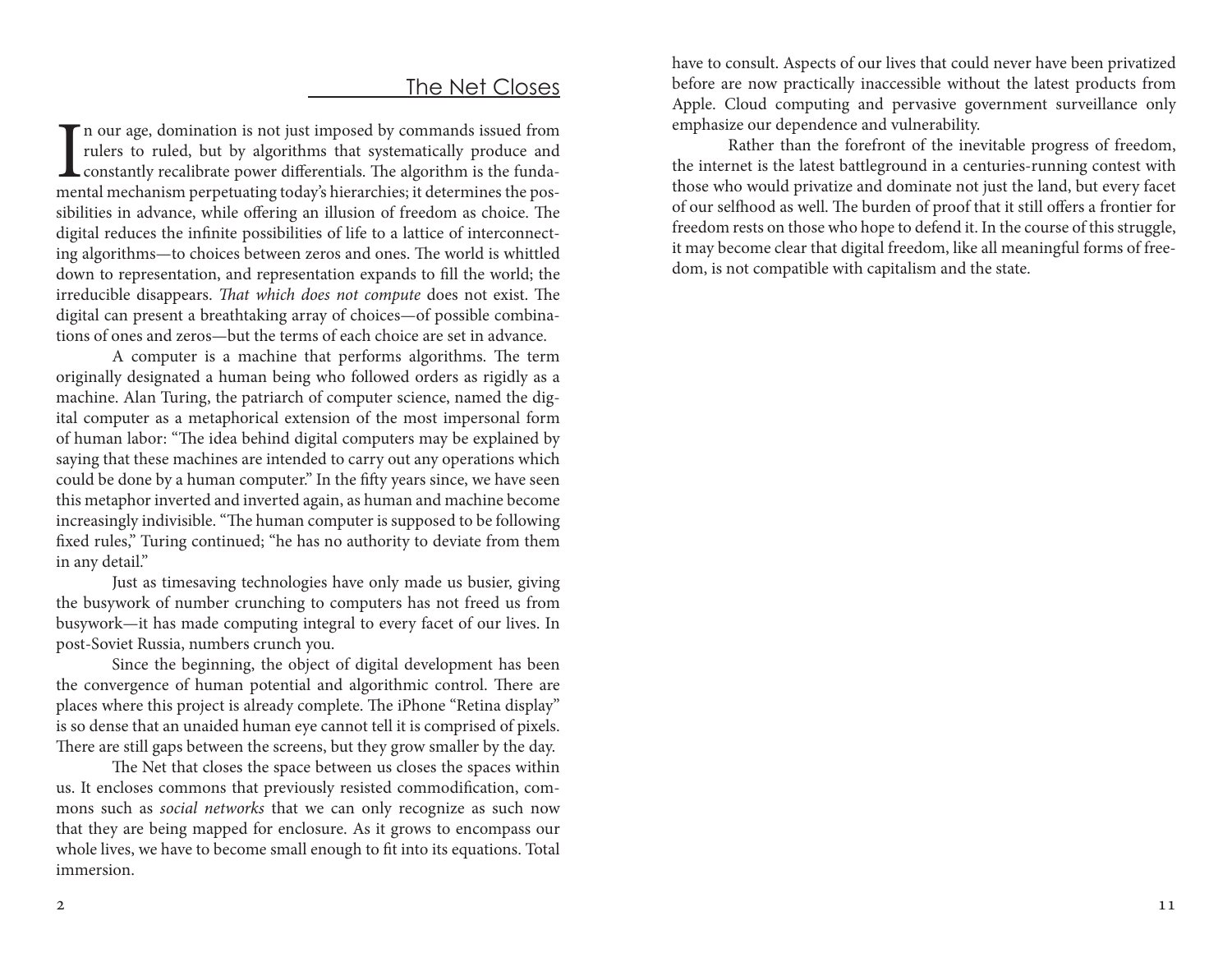# Appendix: The Internet as New Enclosure

**Perhaps you've read about the recently revealed Prism program,** through which the US National Security Agency has been harvesting data from Microsoft, Google, Facebook, Apple, and other major internet corporations. through which the US National Security Agency has been harvesting data from Microsoft, Google, Facebook, Apple, and other major internet corporations.

Remember, this is the tip of the iceberg. We can't know how many similar projects are buried deeper in the apparatus of the surveillance state, unrevealed by daring whistleblowers. We do know that the nsa intercepts billions of emails, phone calls, and other forms of communication every day. What they can monitor they can also censor, à la China or Mubarak.

Many have championed the internet as an opportunity to create new commons, resources that can be shared rather than privately owned. But faced with the increasing state and corporate power over the structures through which we interact online, we have to consider the dystopian possibility that the internet represents a new *enclosure* of the commons: the channeling of communication into formats that can be mapped, patrolled, and controlled.

One of the foundational events in the transition to capitalism was the original enclosure of the commons, in which land that had once been used freely by all was seized and turned into private property. Indeed, this process has repeated again and again throughout the development of capitalism.

It seems likely that we can't recognize "commons" until they are threatened with enclosure. Nobody thinks of the song "Happy Birthday to You" as a commons, because Time Warner (which claims to own the copyright) has not succeeded at profiting off its performance at birthday parties. Peasants and indigenous peoples did not originally regard land as *property held in common*, either—rather, they considered the idea that land could be property absurd.

It would have been similarly difficult, only a couple generations ago, to imagine that one day it would become possible to show people advertisements whenever they chatted together, or to map their tastes and social relations at a glance, or to follow their thought processes in real time by monitoring their Google searches.

We've always had social networks, but no one could use them to sell advertisements—nor were they so easily mapped. Now they reappear as something offered to us by corporations, something external that we

# The Digital Divides

Tell-intentioned liberals are concerned that there are entire communities not yet integrated into the global digital network. Hence free laptops for the "developing world," hundred-dollar tablets for schoolchildren. They can only imagine the one of digital access or the zero of digital exclusion. Given this binary, digital access is preferable—but the binary itself is a product of the process that produces exclusion, not a solution to it.

> *"We were once told that the airplane had 'abolished frontiers'; actually, it is only since the airplane became a serious weapon that frontiers have become definitely impassable."*

> > *–*George Orwell, *"You and the Atomic Bomb"*

The project of computerizing the masses recapitulates and extends the unification of humanity under capitalism. No project of integration has ever extended as widely or penetrated as deeply as capitalism, and the digital will soon fill its entire space. "The poor don't have our products yet!"that's the rallying cry of Henry Ford. Amazon.com sells tablets below cost, too, but they acknowledge it as a business investment. Individual workers depreciate without digital access; but being available at a single click, compelled to compete intercontinentally in real time, will not make the total market value of the working class *appreciate*. Capitalist globalization has already shown this. More mobility for individuals does not ensure more parity across the board.

To *integrate* is not necessarily to *equalize*: the leash, the rein, and the whip are also connective. Even where it connects, the digital divides.

Like capitalism, the digital divides haves from have-nots. But a computer is not what the has-not lacks. The has-not lacks *power,* which is not apportioned equally by digitization. Rather than a binary of capitalists and proletarians, a universal market is emerging in which each person will be ceaselessly evaluated and ranked. Digital technology can impose power differentials more thoroughly and efficiently than any caste system in history.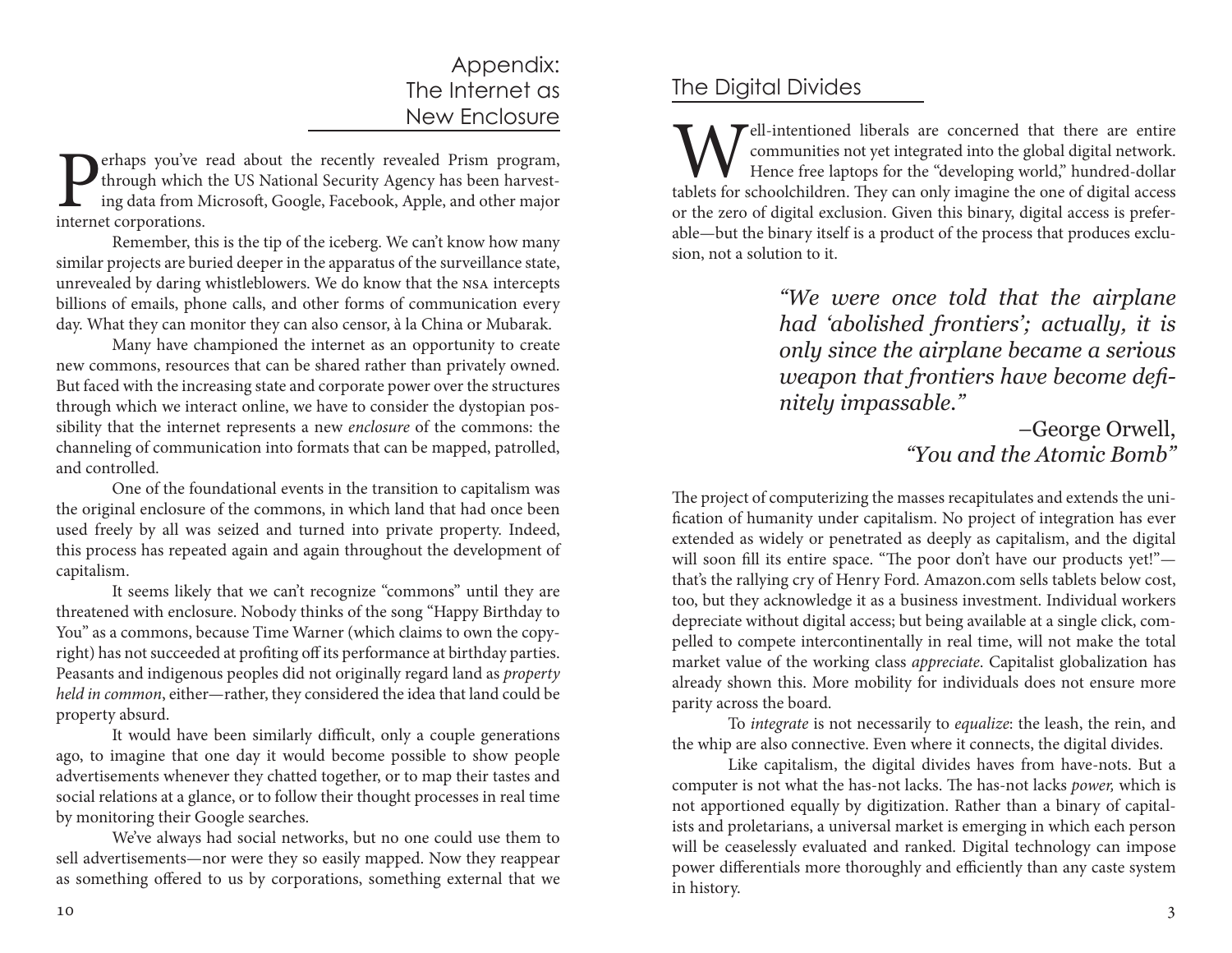Already, your ability to engage in social and economic relations of all kinds is determined by the quality of your processor. At the lower end of the economic spectrum, the unemployed person with the smartphone snaps up the cheaper ride on Craigslist (where hitchhiking used to be equal opportunity). At the upper end, the high-frequency trader profits directly on the processing power of his computers (making old-fashioned stockbroking look fair by comparison), as does the Bitcoin miner.

It is unthinkable that digital equality could be built on such an uneven terrain. The gap between rich and poor has not closed in the nations at the forefront of digitization. The more widespread digital access becomes, the more we will see social and economic polarization accelerate. Capitalism produces and circulates new innovations faster than any previous system, but alongside them it produces ever-increasing disparities: where equestrians once ruled over pedestrians, stealth bombers now sail over motorists. And the problem is not just that capitalism is an unfair competition, but that it imposes this competition on every sphere of life. Digitization makes it possible to incorporate the most intimate aspects of our relations into its logic.

The digital divide doesn't just run between individuals and demographics; it runs *through* each of us. In an era of precarity, when everyone simultaneously occupies multiple shifting social and economic positions, digital technologies selectively empower us according to the ways we are privileged while concealing the ways we are marginalized. The grad student who owes fifty thousand dollars communicates with other debtors through social media, but they are more likely to share their résumés or rate restaurants than to organize a debt strike.

Only when we understand the protagonists of our society as networks rather than freestanding individuals can the gravity of this hit home: digital collectivity is premised on market success, whereas we all experience failure in isolation. In the social networks of the future—which advertisers, credit agencies, employers, landlords, and police will monitor in a single matrix of control—we may only encounter each other insofar as we affirm the market and our value on it.

> *The more widespread digital access becomes, the more we can expect to see social and economic polarization accelerate.*

there because they were unsatisfied with the merely virtual—or because, being poor or homeless, they had no access to it at all. Before 2011, who could have imagined that the Internet would produce a worldwide movement premised on permanent presence in shared physical space?

This is only a foretaste of the backlash that will ensue as more and more of life is fitted to the digital grid. The results are not foreordained, but we can be sure there will be new opportunities for people to come together outside and against the logic of capitalism and state control. As we witness the emergence of digital citizenship and the identity market, let us begin by asking what technologies the digitally excluded non-citizen will need. The tools employed during the fight for Gezi Park in Istanbul in summer 2013 could present a humble starting place. How can we extrapolate from protest mapping to the tools that will be necessary for insurrection and survival, especially where the two become one and the same? Looking to Egypt, we can see the need for tools that could coordinate the sharing of food—or disable the military.

Understanding the expansion of the digital as an enclosure of our potential doesn't mean ceasing to use digital technology. Rather, it means changing the logic with which we approach it. Any positive vision of a digital future will be appropriated to perpetuate and abet the ruling order; the reason to engage on the terrain of the digital is to destabilize the disparities it imposes. Instead of establishing digital projects intended to prefigure the world we wish to see, we can pursue digital practices that disrupt control. Rather than setting out to defend the rights of a new digital class—or to incorporate everyone into such a class via universal citizenship—we can follow the example of the disenfranchised, beginning from contemporary uprisings that radically redistribute power.

Understood as a class, programmers occupy the same position today that the bourgeoisie did in 1848, wielding social and economic power disproportionate to their political leverage. In the revolutions of 1848, the bourgeoisie sentenced humanity to two more centuries of misfortune by ultimately siding with law and order against poor workers. Programmers enthralled by the Internet revolution could do even worse today: they could become digital Bolsheviks whose attempt to create a democratic utopia produces the ultimate totalitarianism.

On the other hand, if a critical mass of programmers shifts their allegiances to the real struggles of the excluded, the future will be up for grabs once more. But that would mean abolishing the digital as we know it—and with it, themselves as a class. Desert the digital utopia.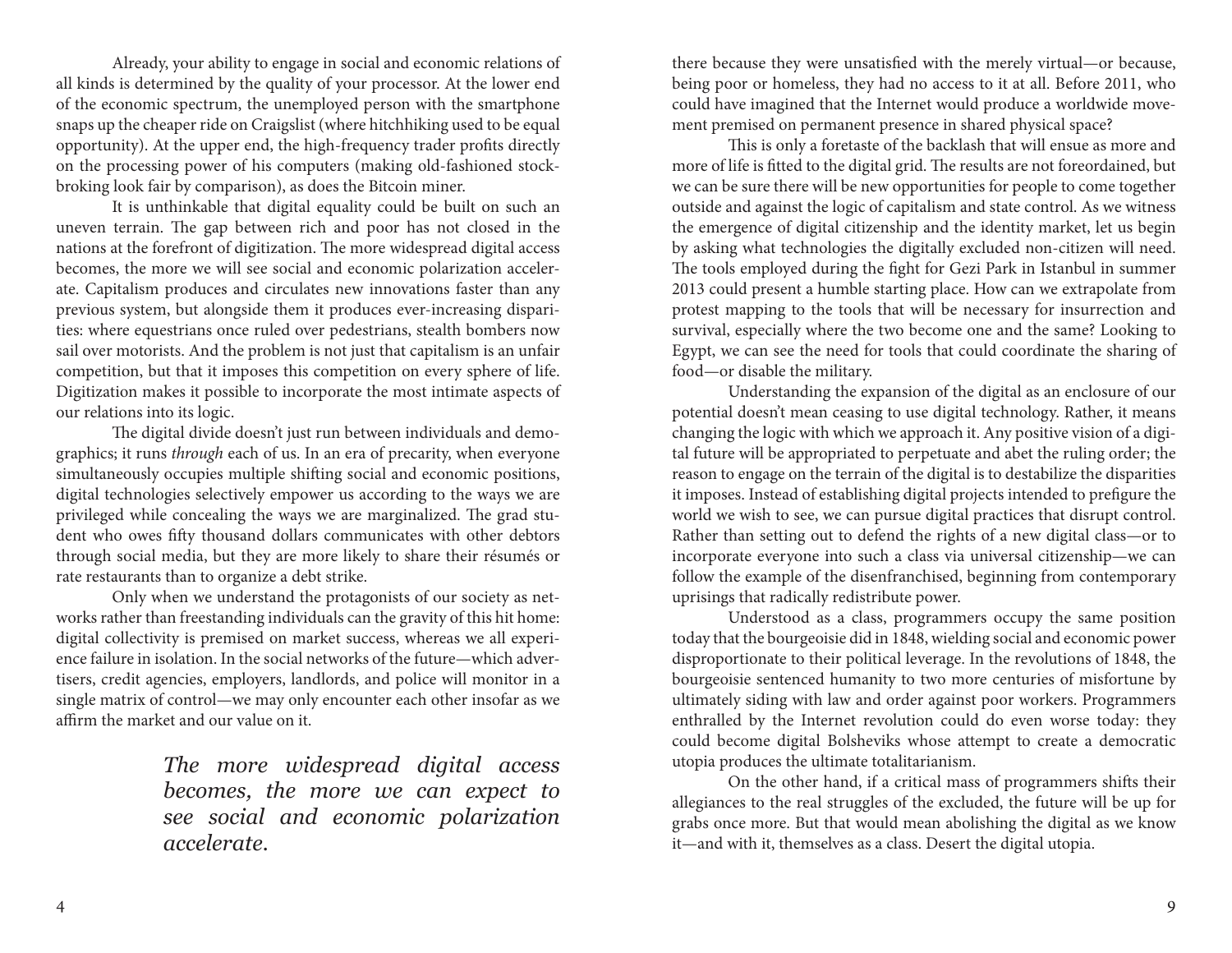people, but different principles of networking. Every body contains multiple hearts. The perspective that digital representation provides on our own activity enables us to clarify that we are pursuing a conflict between rival organizational principles, not between specific networks or individuals.

The networks produced and concealed by liberalism are inevitably hierarchical. Liberalism seeks to stabilize the pyramid of inequality by forever widening its base. Our desire is to level pyramids, to abolish the indignities of domination and submission. We do not demand that the rich give to the poor; we seek to cut down the fences. We cannot say that the digital is *essentially* hierarchical, because we know nothing of "essences"; we only know that the digital is *fundamentally* hierarchical, in that it is built upon the same foundation as liberalism. If a different digital is possible, it will only emerge on a different foundation.

We don't need better iterations of existing technology; we need a better premise for our relations. New technologies are useless except insofar as they help us to establish and defend new relations.

Social networks preexist the internet; different social practices network us according to different logics. Understanding our relations in terms of circulation rather than static identity—in terms of trajectories rather than locations, of forces rather than objects—we can set aside the question of individual rights and set out to create new collectivities outside the logic that produced the digital and its divides.

# The Force Quits

For every action, there is an equal and opposite reaction. Integration creates new exclusions; the atomized seek each other. Every new form of control creates another site of rebellion. Policing and security infrastructure creates new exclusions; the atomized seek each other. Every new **form** of control creates another site of rebellion. Policing and security infrastructure have increased exponentially over the past two decades, but this has not produced a more pacified world—on the contrary, the greater the coercion, the more instability and unrest. The project of controlling populations by digitizing their interactions and environments is itself a coping strategy to forestall the upheavals that are bound to follow the economic polarization, social degradation, and ecological devastation wrought by capitalism.

The wave of uprisings that has swept the globe since 2010—from Tunisia and Egypt through Spain and Greece to the worldwide Occupy movement, and most recently Turkey and Brazil—has largely been understood as a product of the new digital networks. Yet it is also a reaction against digitization and the disparities it reinforces. News of Occupy encampments spread via the Internet, but those who populated them were

### The System Updates

**Competition and market expansion have always stabilized capital-**<br>ism by offering new social mobility, giving the poor a stake in the<br>game just when they had no more reason to play along. But now<br>that the entire world is ism by offering new social mobility, giving the poor a stake in the game just when they had no more reason to play along. But now that the entire world is integrated into a single market and capital is concentrating in the hands of a shrinking elite, what could forestall a new wave of revolt?

The aforementioned Henry Ford was one of the innovators who responded to the last major crisis that threatened capitalism. Raising salaries and increasing mass-production and credit, he expanded the market for his products—undercutting the revolutionary demands of the labor movement by turning producers into consumers. This encouraged even the most precarious workers to aspire to inclusion rather than revolution.

The following generation's struggles erupted on a new terrain, as consumers reprised producers' demand for self-determination in the marketplace: first as a demand for individuality, and then, when that was granted, for autonomy. This culminated with the classic imperative of the do-it-yourself counterculture—"Become the media"—just as the global telecommunications infrastructure was miniaturized to make individual workers as flexible as national economies.

We have become the media, and our demand for autonomy has been granted—but this has not rendered us free. Just as the struggles of producers were defused by turning them into consumers, the demands of consumers have been defused by turning them into producers: where the old media had been top-down and unidirectional, the new media derive their value from user-created content. Meanwhile, globalization and automation eroded the compromise Ford had brokered between capitalists and a privileged subset of the working class, producing a redundant and precarious population.

In this volatile context, new corporations like Google are updating the Fordist compromise via free labor and free distribution. Ford offered workers greater participation in capitalism via mass consumption; Google gives everything away for free by making everything into an unpaid job. In offering credit, Ford enabled workers to become consumers by selling their future as well as present labor; Google has dissolved the distinction between production, consumption, and surveillance, making it possible to capitalize on those who may never have anything to spend at all.

Attention itself is supplementing financial capital as the determinant currency in our society. It is a new consolation prize for which the precarious may compete—those who will never be millionaires can still